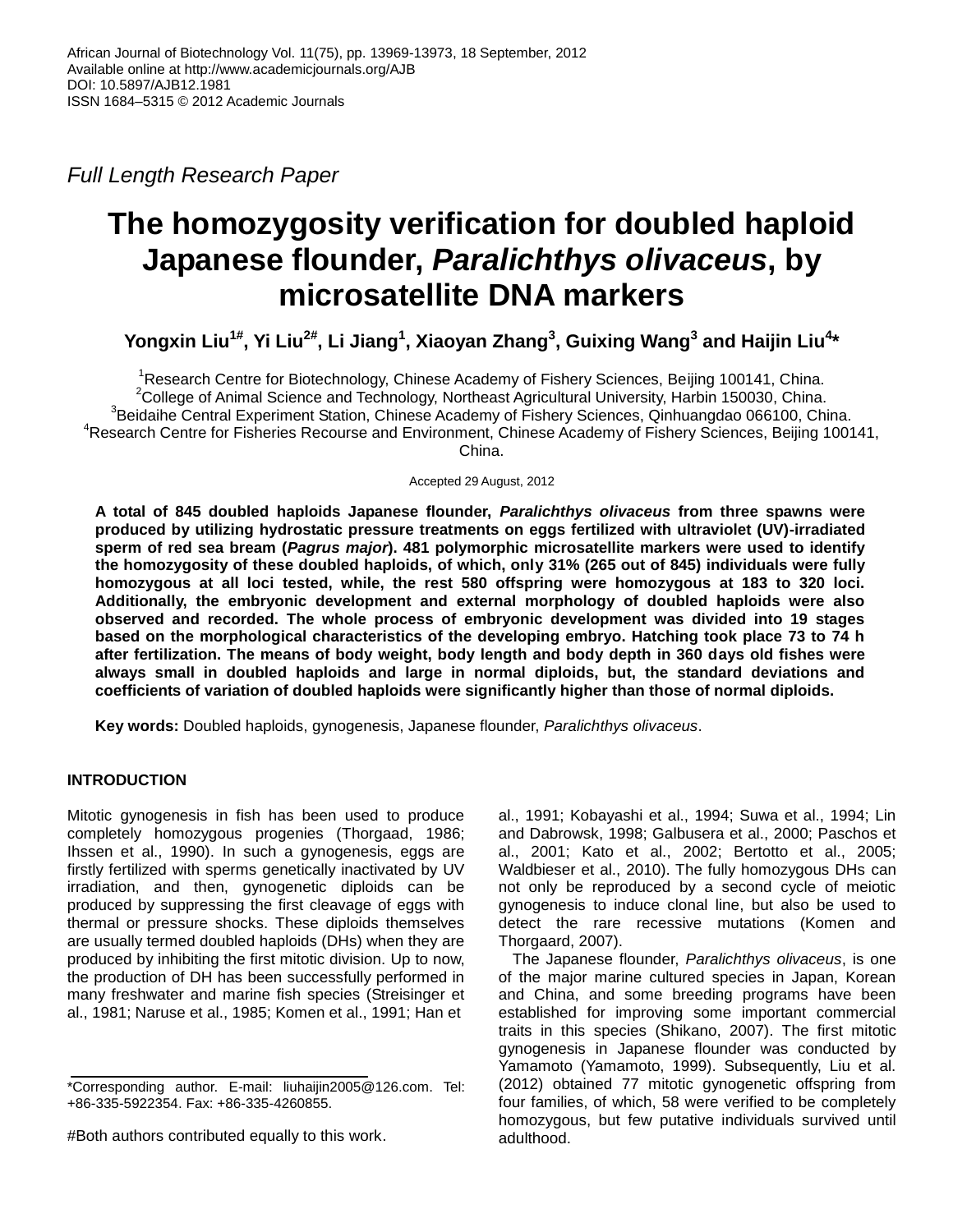| MIT-1 progeny | MIT-2 progeny | MIT-3 progeny | Total     | Homozygous loci |
|---------------|---------------|---------------|-----------|-----------------|
| 214 (32%)     | 29 (34%)      | 22 (25%)      | 265 (31%) | 481 (100%)      |
| 105 (16%)     | 13 (15%)      | 15 (17%)      | 133 (16%) | 320 (67%)       |
| 97 (14%)      | 7(9%)         | 12 (13%)      | 116 (14%) | 251 (52%)       |
| 123 (18%)     | 12 (14%)      | 19 (22%)      | 154 (18%) | 206 (43%)       |
| 133 (20%)     | 24 (28%)      | 20 (23%)      | 177 (21%) | 183 (38%)       |

**Table 1.** Genotype distribution in 481 markers in three mitotic gynogenetic lines.

In this study, we produced large numbers of DHs Japanese flounder and indentified their homozygosity using a good deal of microsatellite markers. Additionally, the embryonic development and external morphology of DHs were also compared with those of normal diploids (NDs).

#### **MATERIALS AND METHODS**

#### **Production of DH**

Production of DH in Japanese flounder was carried out at Beidaihe Central Experiment Station, Chinese Academy of Fishery Sciences, Qinhuangdao, Hebei Province. Eggs and sperm were obtained from three females (F1 to F3) and one male (M1) at the age of four to five years were used. The parents (F1 and M1) were used to produce the normal diploid family as control group. The female parents F1, F2 and F3 were used to produce three mitotic gynogenetic lines (MIT-1, MIT-2 and MIT-3). The procedure of producing DHs was adapted from a previous standard protocol (Yamamoto, 1999). In brief, eggs and sperm were obtained from Japanese flounder and red sea bream. Hand-stripped eggs were inseminated with the sperm that had been genetically inactivated by ultraviolet light (UV) with a dose of approximately 73 mJ/cm<sup>2</sup>. The treatment for the suppression of the first cleavage was done with a hydrostatic pressure shock of 650 kg/cm<sup>2</sup> for 6 min at 60 min after insemination. Thereafter, the eggs were incubated under running seawater (17°C).

#### **Identifyin[g homozygosity](app:ds:homozygosity)**

The [homozygosity](app:ds:homozygosity) of the DHs was confirmed by multiple microsatellite markers. After six months, fin-clips samples were collected from surviving offspring. The detailed method for isolation of genomic DNA was reported by Blin and Stafford (1976). A set of 481 microsatellite loci covering 24 linkage groups were chosen from the second generation genetic linkage map of Japanese flounder (Castaño-Sánchez et al., 2010). All markers were genotyped for the dam and progenies of three mitotic gynogenetic lines. Polymerase chain reactions (PCR) were carried out in 15 μl total volume containing 30 to 50 ng template DNA, 1×PCR buffer (50 mM of KCl, 10 mM of Tris-HCl, 1.5 mM of MgCl2, pH 8.3), 200 μM of each dNTP, 1U Taq polymerase (Takara), and 2 pmol of each primer. After amplification, the PCR products were electrophoresed in 8% (wt/vol) denatured polyacrylamide gel (19:1 acrylamide: bisacrylamide and 7 M urea). Fragments were visualized by silver nitrate staining and UV transillumination (Liao et al., 2007).

#### **Embryonic development and external morphology**

The fertilized eggs samples of DHs were collected immediately after

fertilization and monitored each day at the same time till hatching. The developmental stages were observed under a light microscope taken photos by using digital camera. In MIT-1 and normal diploid families, 360 days old fishes were used for growth analysis. The traits including body weight, body length and body depth were measured and recorded. Means, standard deviations (SD) and coefficients of variation (CV) of these traits were calculated and compared between DHs and NDs group.

## **RESULTS**

A total of 845 DHs were produced from three females by mitotic gynogenesis, and then, 481 microsatellite markers were used to verify their homozygosity. The three dams used in the induction were highly heterozygous at all markers tested. The summary of genotypes in progenies is given in Table 1. As shown, only 25 to 32% offspring from three mitotic gynogenetic lines were completely homozygous, other 15 to 17% offspring were homozygous at 320 loci each, 9 to 14% at 251 loci each, 14 to 22% at 206 loci each, and 20 to 28% at 183 loci each.

The embryonic development of Japanese flounder from fertilization to hatching was classified into 19 stages. When comparing different embryonic developmental process, attaining time for the same stage in DHs was always larger than that in NDs. The fertilized eggs of DHs took 73 h and 45 min for hatching, but for NDs, the hatching duration time was 72 h and 20 min (Table 2).

Means, SD and CV of body weight, body length and body depth in DHs and NDs are shown in Table 3. The means of three traits in DHs were significantly lower than those in NDs, while, the CV and SD were the highest.

## **DISCUSSION**

From three females, 845 surviving doubled haploids Japanese flounder were produced by chromosome manipulation. Actually, in many fish species, the offspring from mitotic gynogenesis have been successfully obtained with hydrostatic pressure treatment, but the overall embryo survival rate is still very low (Komen and Thorgaard, 2007). Several reasons have been put forward to explain this phenomenon, such as developmental damage caused by the pressure shock, expression of the genetic load and inbreeding depression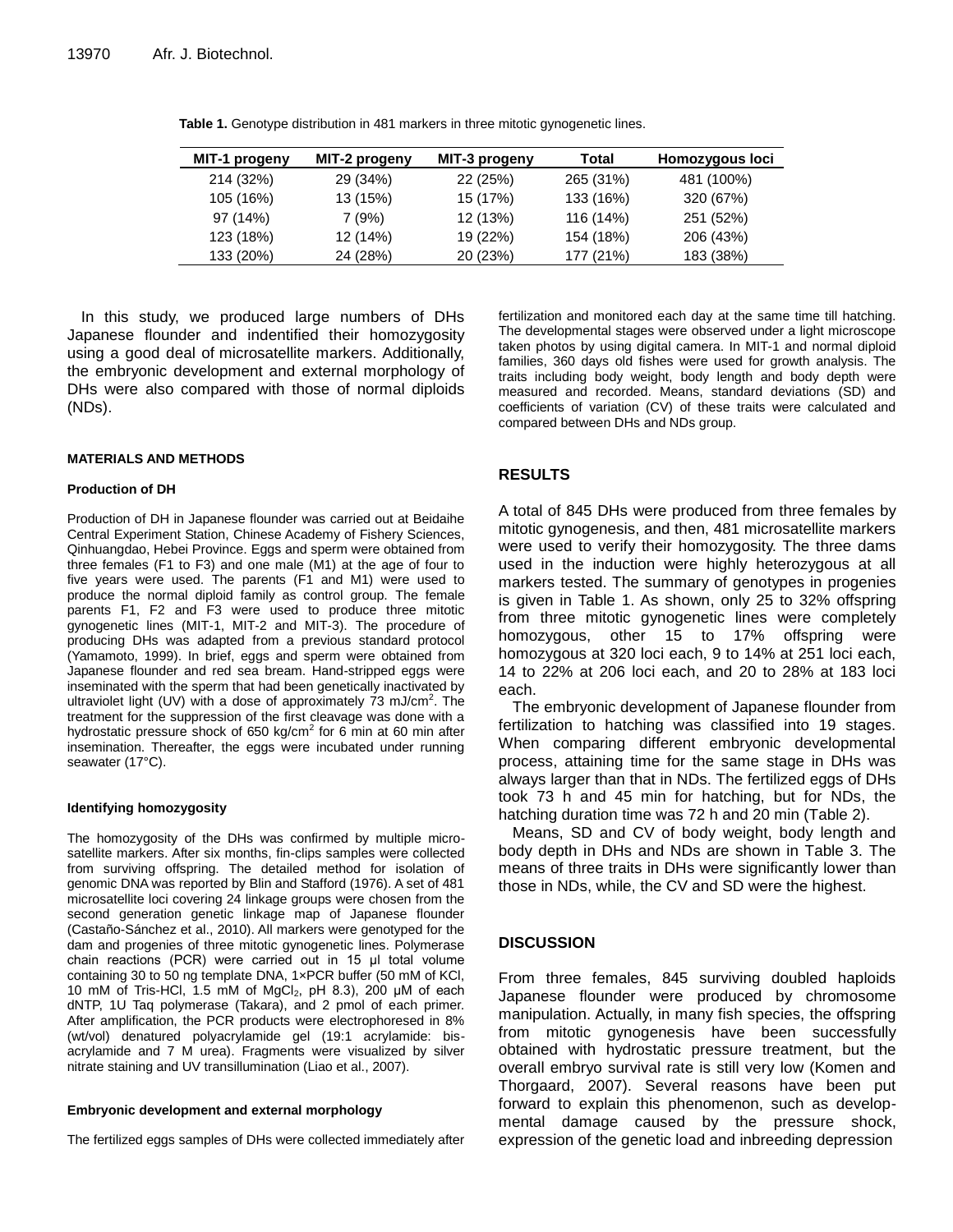|                                      | <b>Time</b>    |                 |  |
|--------------------------------------|----------------|-----------------|--|
| <b>Stage</b>                         | Normal diploid | Doubled haploid |  |
| 1. Zygote                            | 0 min          | 0 min           |  |
| 2. Blastodisc formation stage        | 32 min         | 33 min          |  |
| 3. Two celled stage                  | 1 h 50 min     | 1 h 55 min      |  |
| 4. Four celled stage                 | 2 h 30 min     | 2 h 35 min      |  |
| 5. Eight celled stage                | 3 h 40 min     | 3 h 50 min      |  |
| 6. Sixteen celled stage              | 4 h 30 min     | 4 h 45 min      |  |
| 7. Thirty-two celled stage           | 5 h 10 min     | 5 h 30 min      |  |
| 8. Multiple celled stage             | 6 h 10 min     | 6 h 40 min      |  |
| 9. High blastula stage               | 7 h 50 min     | 8 h 15 min      |  |
| 10. Low blastula stage               | 13 h 10 min    | 13 h 50 min     |  |
| 11. Early gastrula stage             | 17 h 50 min    | 18 h            |  |
| 12. Mid gastrula stage               | 23 h 30 min    | 23 h 50 min     |  |
| 13. Late gastrula stage              | 30 h 20 min    | 31 h 10 min     |  |
| 14. Neurula stage                    | 33 h 30 min    | 35 h 40 min     |  |
| 15. Kupffers vesicle formation stage | 39 h 10 min    | 41 h 20 min     |  |
| 16. Tailbud formation stage          | 50 h 50 min    | 52 h 40 min     |  |
| 17. Heartbeating stage               | 65 h 10 min    | 66 h 40 min     |  |
| 18. Prehatching stage                | 70 h 10 min    | 72 h            |  |
| 19. Hatching stage                   | 72 h 20 min    | 73 h 45 min     |  |

**Table 2.** Attaining time for different embryonic developmental stages in doubled haploids and normal diploids of Japanese flounder.

**Table 3.** Morphometrics of offspring (360 days old); means, standard deviation (SD) and coefficient of variation (CV) of body weight, body length and body depth in doubled haploids and normal diploids of Japanese flounder.

| <b>Trait</b>     | <b>Statistic</b> | Normal diploid (150)* | Doubled haploid (160)* |
|------------------|------------------|-----------------------|------------------------|
|                  | Mean             | $310.97^{a\&}$        | $289.41^{b}$           |
| Body weight (g)  | SD               | $53.05^a$             | $92.61^{b}$            |
|                  | CV               | 0.17 <sup>a</sup>     | $0.32^{b}$             |
|                  | Mean             | $34.83^{a}$           | $28.73^{b}$            |
| Body length (cm) | SD.              | $2.14^{a}$            | $3.73^{b}$             |
|                  | <b>CV</b>        | 0.06 <sup>a</sup>     | $0.13^{b}$             |
|                  | Mean             | $15.32^{a}$           | 11.09 <sup>b</sup>     |
| Body depth (cm)  | SD.              | $0.94^{a}$            | $1.55^{b}$             |
|                  | СV               | 0.06 <sup>a</sup>     | $0.14^{b}$             |

\*Number of fish; means within a line not marked by the same superscript letter are significantly different (*P*<0.05).

(Bertotto et al., 2005; Komen and Thorgaard, 2007; Bongers et al., 1997a).

In this study, we applied 481 polymorphic markers to identify the homozygosity of DHs, and each of the 24 linkage groups was covered by at least eleven markers. Similar studies have been conducted in many fish species, such as African catfish (Galbusera et al., 2000), European sea bass (Bertotto et al., 2005) and Channel catfish (Waldbieser et al., 2010). For Japanese flounder, Liu et al. (2012) choose 21 microsatellite markers that were located in the telomeric region of chromosomes to verify the [homozygosity](app:ds:homozygosity) of mitotic gynogenetic diploids. Different from the above mentioned studies, the markers used here are the most numerous, and furthermore, covered the entire genome. Current results strongly confirm the homozygous status of DHs Japanese flounder.

The DH [theoretically](app:ds:theoretically) should be completely homozygous, but, in this study, the percentages of heterozygous individuals were up to 66 to 75%. Similar results have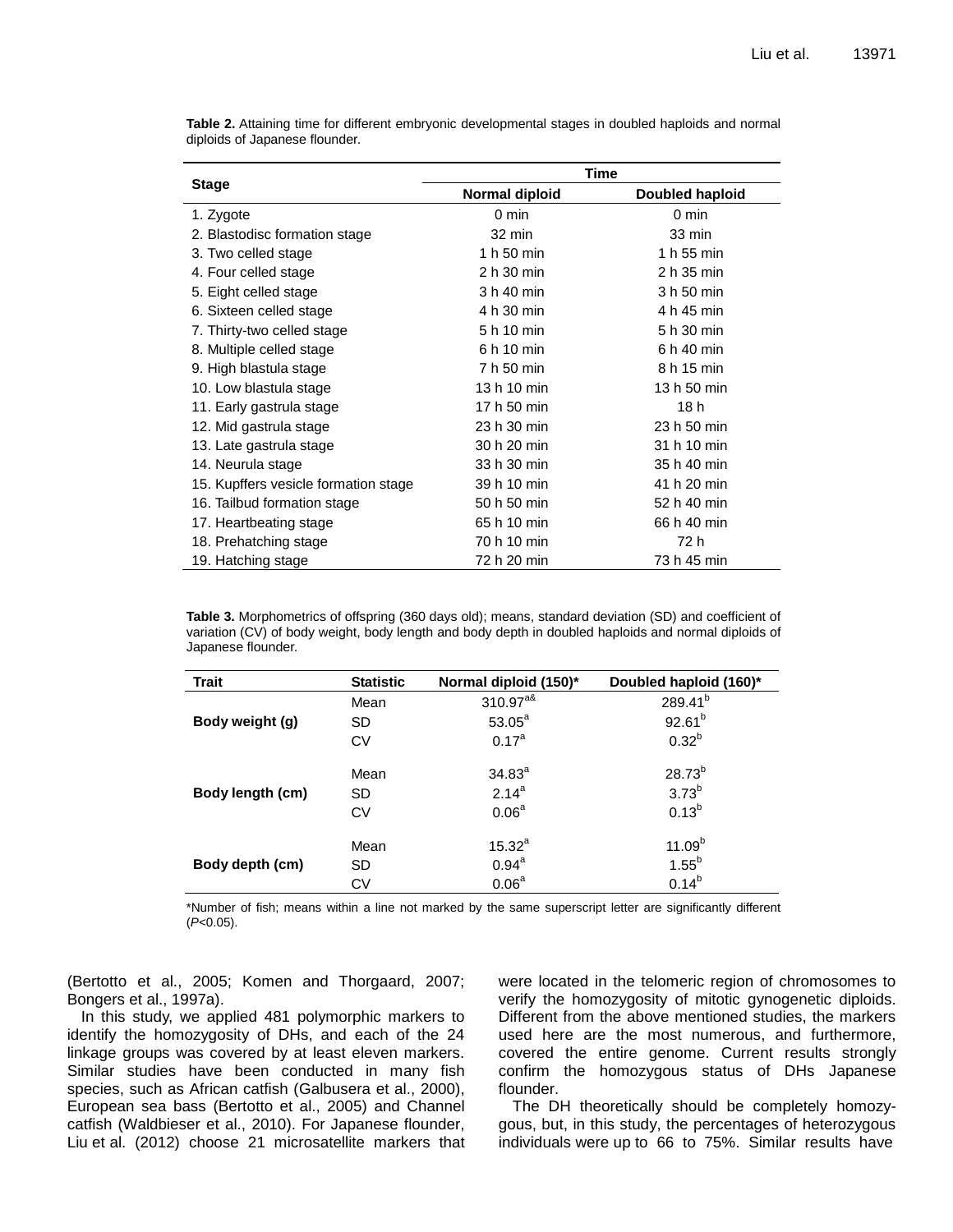also been observed in African catfish (Galbusera et al., 2000) and European sea bass (Bertotto et al., 2005). Inferring the possible reason for forming heterozygous individuals, developmental asynchrony among eggs may be one reason for spontaneous production of diploid gynogens by inhibiting the second polar body release. When applying hydrostatic pressure to inhibit cleavage, some eggs with delayed development might have still been in the period of meiosis, and thus, the pressure shock might have blocked the delayed second meiotic division rather than the first zygotic cleavage, causing the appearance of individuals with heterozygous loci (Libertini et al., 2002). Additionally, a prevalent mortality of DHs and the occurrence of spontaneous polocyte retention in the surviving gynogenetic fish could be another hypothesis for demonstrating this phenomenon.

The embryonic development pattern of DH is the same as those of ND. Of DH, the hatching started after 73 h and 45 min of fertilization, which is higher than that of ND. Analyzing the reason, pressure shocks may have wide and ranging undesirable side-effects on embryo development. The CVs of body weight, body length and body depth of DHs were 2.0-fold larger than that of NDs. Large CVs in DHs may have been due to the effects of segregation of polygenes for quantitative characters, as well as the effects of deleterious genes and developmental instability in the inbred group. For ayu and red sea bream, Taniguchi et al. (1990) and Kato et al. (2001) reported the expansion of CVs of some quantitative traits in DHs, respectively. However, growth performance was significantly lower in DHs than in NDs. Poor growth of DHs in Japanese flounder have also been observed in Tabata and Gorie (1988) study. From this, it can be seen that the first generation of DHs cannot be directly used as a commercial strain. As good material for fish breeding and culture,  $F_1$  hybrids need to be created by crossing DH individuals, which are groups of genetically identical, heterozygous animals.

Based on the present research, large number of DHs Japanese flounder was successfully produced. These DHs developed normally like ND fish and will be maintained to the adult stage using them as broodstocks for the production of homozygous or heterozygous inbred lines. In addition, mapping of some special trait loci controlling lethal allele or filiform gonad in Japanese flounder will also be carried out.

# **ACKNOWLEDGEMENTS**

We thank L. G. Yang, L. L. Xue, S. F. Jiang and Y. F. Wang for their help during the experiments. This research was supported by the Applied National Science and Technology Support Program in China (2012BAD26B01), Modern Agro-industry Technology Research System (nycytx-50-G02) and Special Fund for Agro-scientific Research in the Public Interest (200903046) in China.

# **REFERENCES**

- Bertotto D, Cepollaro F, Libertini A, Barbaroa A, Francescona A, Belvedereb P, Barbaroa J, Colombob L (2005). Production of clonal founders in the European sea bass, *Dicentrarchus labrax* L, by mitotic gynogenesis. Aquaculture 246:15-124.
- Blin N, Stafford D (1976). A general method for isolation of high molecular weight DNA from eukaryotes. Nucl. Acids Res. 3:2303- 2308.
- Bongers ABJ, Ben-Ayed MZ, Zandieh-Doulabi B, Komen J, Richter CJJ (1997a). Origin of variation in isogenic, gynogenetic, and androgenetic strains of common carp, *Cyprinus carpio*. J. Exp. Zool. 277:72-79.
- Castaño-Sánchez C, Fuji K, Ozaki A, Hasegawa O, Sakamoto T, Morishima K, Nakayama I, Fujiwara A, Masaoka T, Okamoto H, Hayashida K, Tagami M, Kawai J, Hayashizaki Y, Okamoto N (2010). A second generation genetic linkage map of Japanese flounder (*Paralichthys olivaceus*). BMC Genomics 11:554.
- Galbusera P, Volckaert FAM, Ollevier F (2000). Gynogenesis in the African catfish Clarias gariepinus (Burchell, 1822) Ⅲ. Induction of endomitosis and the presence of residual genetic variation. Aquaculture 185:25-42.
- Han HS, Taniguchi N, Tsujimura A (1991). Production of clonal ayu by chromosome manipulation and confirmation by isozyme marker and tissue grafting. Nippon Suisan Gakkaishi 57:825-832.
- Ihssen PE, McKay LR, McMillan I, Phillips RB (1990). Ploidy manipulation and gynogenesis in fishes: cytogenetic and fisheries applications. T. Am. Fish. Soc. 119:698-717.
- Kato K, Hayashi R, Yuasa D, Yamamoto S, Miyashita S, Murata O, Kumai H (2002). Production of cloned red sea bream, *Pagrus major*, by chromosome manipulation. Aquaculture 207:19-27.
- Kato K, Murata O, Yamamoto S, Miyashita S, Kumai H (2001). Viability, growth and external morphology of meiotic- and mitotic-gynogenetic diploids in red sea bream, *Pagrus major*. J. Appl. Ichthyol. 17:97-103.
- Kobayashi T, Ide A, Hiasa T, Fushiki S, Ueno K (1994). Production of cloned amago salmon *Oncorhynchus rhodurus*. Fish. Sci. 60:275- 281.
- Komen H, Thorgaard GH (2007). Androgenesis, gynogenesis and the production of clones in fishes: A review. Aquaculture 269(1-4):150- 173.
- Komen J, Bongers ABJ, Richter CJJ, van Muiswinkel WB, Huisman EA (1991). Gynogenesis in common carp (*Cyprinus carpio* L.) II. The production of homozygous gynogenetic clones and Fl hybrids. Aquaculture 92:127-142.
- Liao X, Shao W, Tian YS, Chen SL (2007). Polymorphic dinucleotide microsatellites in half-smooth tongue sole (*Cynoglossus semilaevis*). Mol. Ecol. Notes 7:1147-1149.
- Libertini A, Francescon A, Bertotto D, Benedetti P, Poltronieri C, Barbaro A (2002). Further investigations on tetraploidy in the European seabass. Biol. Mar. Med. 9:562-565.
- Lin F, Dabrowsk K (1998). Androgenesis and homozygous gynogenesis in muskellunge (*Esox masquinongy*): evaluation using flow cytometry. Mol. Reprod. Dev. 49:8-10.
- Liu YX, Wang GX, Liu Y, Hou JL, Wang YF, Si F, Sun ZH, Zhang XY, Liu HJ (2012). Genetic verification of doubled haploid Japanese flounder, *Paralichthys olivaceus* by genotyping telomeric microsatellite loci. Aquaculture 324-325:60-63.
- Naruse K, Ijiri K, Shima A, Egami N (1985). The Production of Cloned Fish in the Medaka (*Oryzias ktipes*). J. Exp. Zool. 236:335-341.
- Paschos I, Natsis L, Nathanailides C, Kagalou I, Kolettas E (2001). Induction of gynogenesis and androgenesis in goldfish *Carassius auratus* (var. *oranda*). Reprod. Domest. Anim. 36:8-195.
- Shikano T (2007). Quantitative genetic parameters for growth related and morphometric traits of hatchery-produced Japanese flounder *Paralichthys olivaceus* in the wild. Aquact. Res. 38:1248-1253.
- Streisinger G, Walker C, Dower N, Knauber D, Singer F (1981). Production of clones of homozigous diploid zebra fish (*Brachydanio rerio*). Nature 291:293-296.
- Suwa M, Arai K, Suzuki R (1994). Suppression of the first cleavage and cytogenetic studies on the gynogenetic loach. Fish. Sci. 60:673-681.
- Tabata T, Gorie S (1988). Induction of gynogenetic diploids in Paralichthys olivaceus by suppression of the 1<sup>st</sup> cleavage with